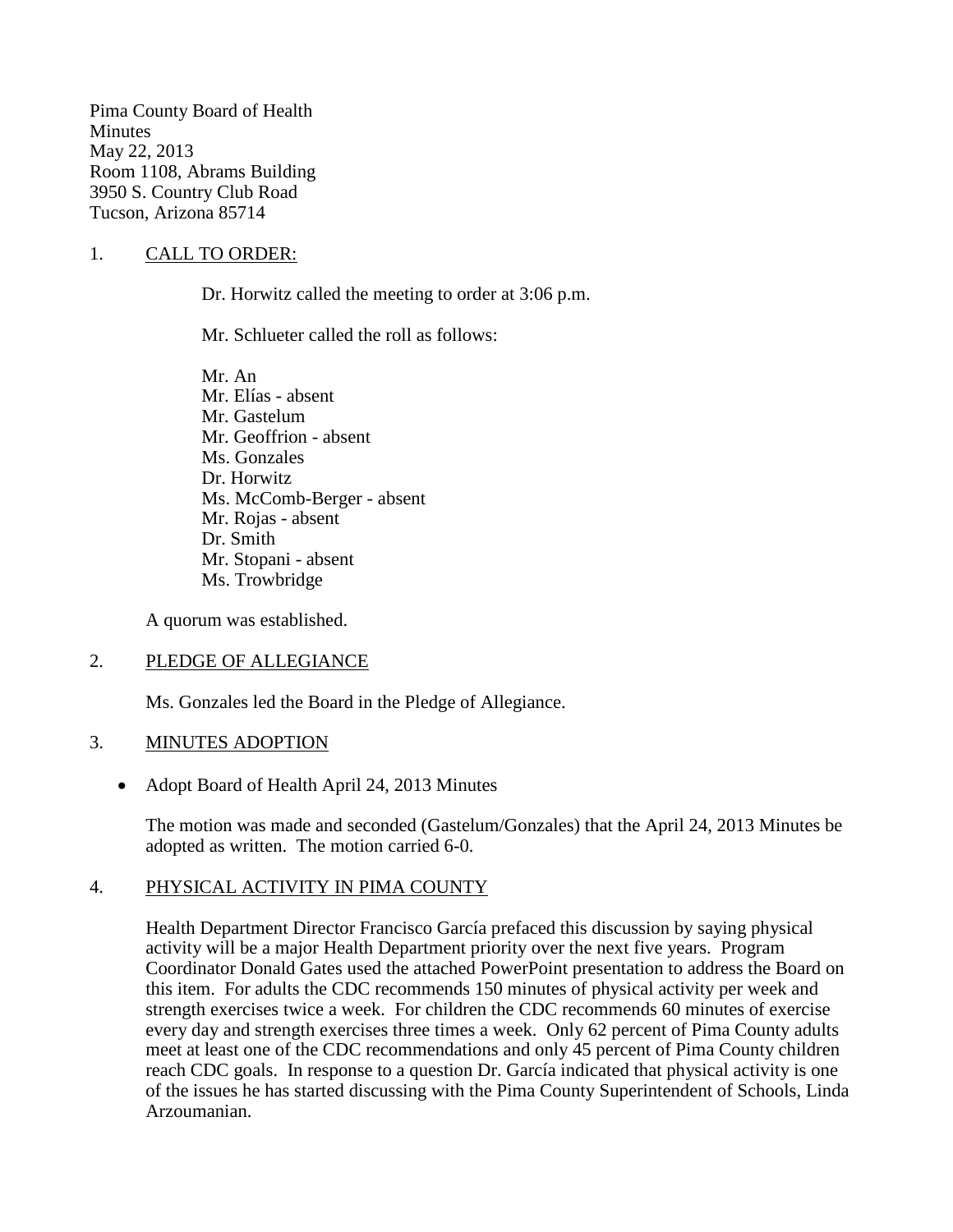### 5. PIMA COUNTY RIVER PARK ENHANCEMENT INITIATIVE – LOOP IMPACT STUDY

Assistant County Administrator Nanette Slusser showed a short video and utilized the attached PowerPoint presentation to inform the Board on The Loop, an extensive system of paths for non-motorized travel along Tucson metropolitan area waterways. When complete The Loop will have 131 miles of paths and will have cost over \$100 million. The Loop attracts businesses, encourages redevelopment, benefits tourism, promotes health and improves the environment. Every dollar invested to build The Loop yields over nine dollars of economic benefit to Pima County.

#### 6. WELL WOMAN HEALTH CHECK PROGRAM

Health Department Director Francisco García began by saying he is proud of the very successful Well Woman Health Check program and introduced the program leadership, Clinical Services Division Manager Anne Davis and Program Manager - Senior Erica Smith. Ms. Davis introduced Program Coordinator Victoria Altamirano who went over the attached PowerPoint presentation. The program began services in Pima County in 1995 and provides breast and cervical cancer screening, diagnostic services and case management to lowincome, uninsured and underinsured women. The program is funded primarily by the CDC and the State, and typically funding runs out before the end of the fiscal year. No County General Fund dollars are used. CDC program guidelines include a 60-day time limit from screening to diagnosis and from diagnosis to treatment. In Fiscal Year 2011-2012 the program served 1,690 clients and referred 654 for further diagnostics based on abnormal screenings. A total of 19 women were referred for breast cancer treatment and three for cervical cancer treatment.

# 7. COMMUNITY HEALTH IMPROVEMENT PLAN

Dr. García discussed how the Department needs to constantly be thinking and working at being more integrated and more service oriented. He pointed out that the community health assessment process was initiated by his predecessor in anticipation of working on accreditation. Dr. García introduced Program Manager - Senior Alan Bergen and Program Coordinator Montserrat Caballero who utilized the attached PowerPoint presentation to inform the board on the Community Health Improvement Plan (CHIP). Board members were provided with a copy of the CHIP 1.0 edition dated April 2013 (also attached). Mr. Bergen explained that the first half of the CHIP publication explains its development process and the second half is the plan itself. During the presentation Ms. Caballero stressed community and collaboration as key elements in this process. Approximately 60 members make up the Community Health Action Taskforce (CHAT), which has developed four CHIP priorities: healthy lifestyles, health literacy, access to care and health disparities. Dr. García stressed that these four priorities will be major points of focus for the Health Department over the next five to ten years. The presentation itemizes goals and objectives for the four priorities. In June the CHAT will meet and action groups will start meeting to determine how to operationalize the CHIP to meet and measure attainment of the individual goals and objectives. Additionally CHIP priorities will be integrated into the Health Department strategic plan.